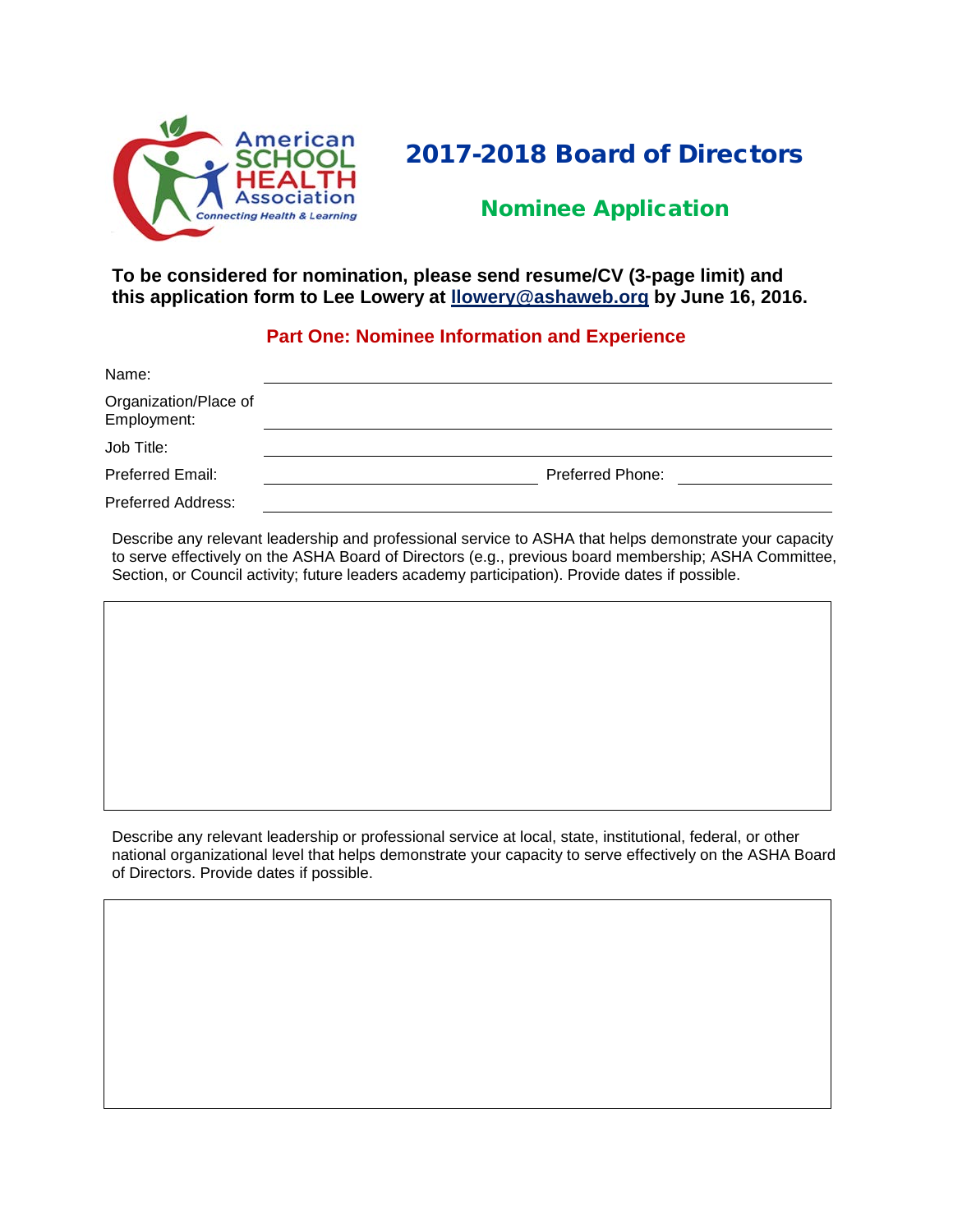## **Part Two: Nominee Questions**

#### **Please respond to the following questions, limiting each response to approximately 150 words.**

What is your current and previous experience or interest in school health?

What skills, connections, resources, and expertise will you bring to the ASHA Board of Directors if selected?

How have your experiences as a leader in ASHA, or in other settings prepared you to serve on ASHA's Board of Directors?